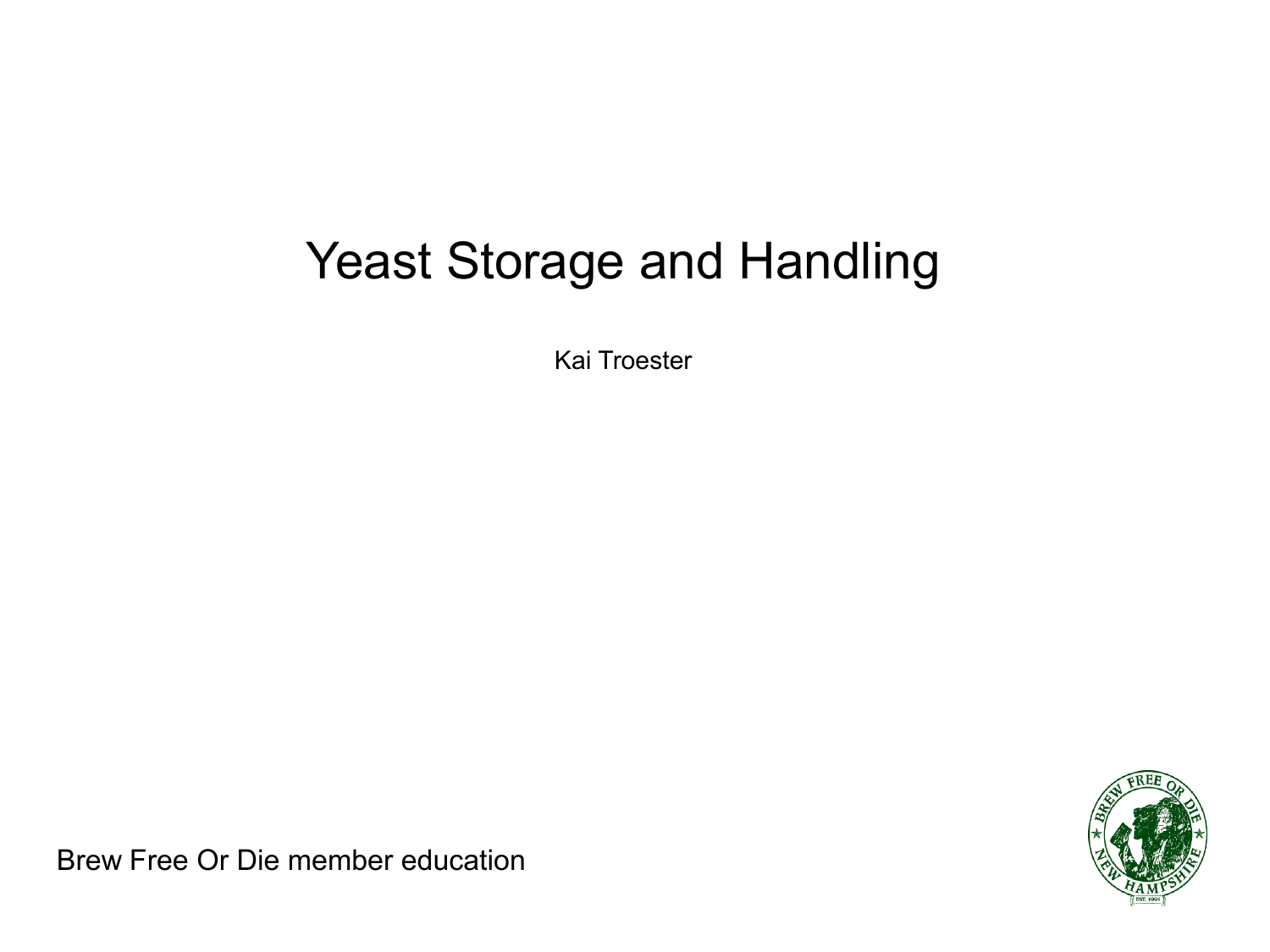# Yeast reuse in brewing

- Yeast is an ingredient that lends itself to reuse
- During fermentation yeast population grows by 2-4x and even more
- Yeast reuse is standard practice in many commercial breweries -> for economical reasons.
- Home brewers don't necissarily reuse yeast
	- Variety requires different yeast stains
	- Irregular brewing cycle
	- Risk of contamination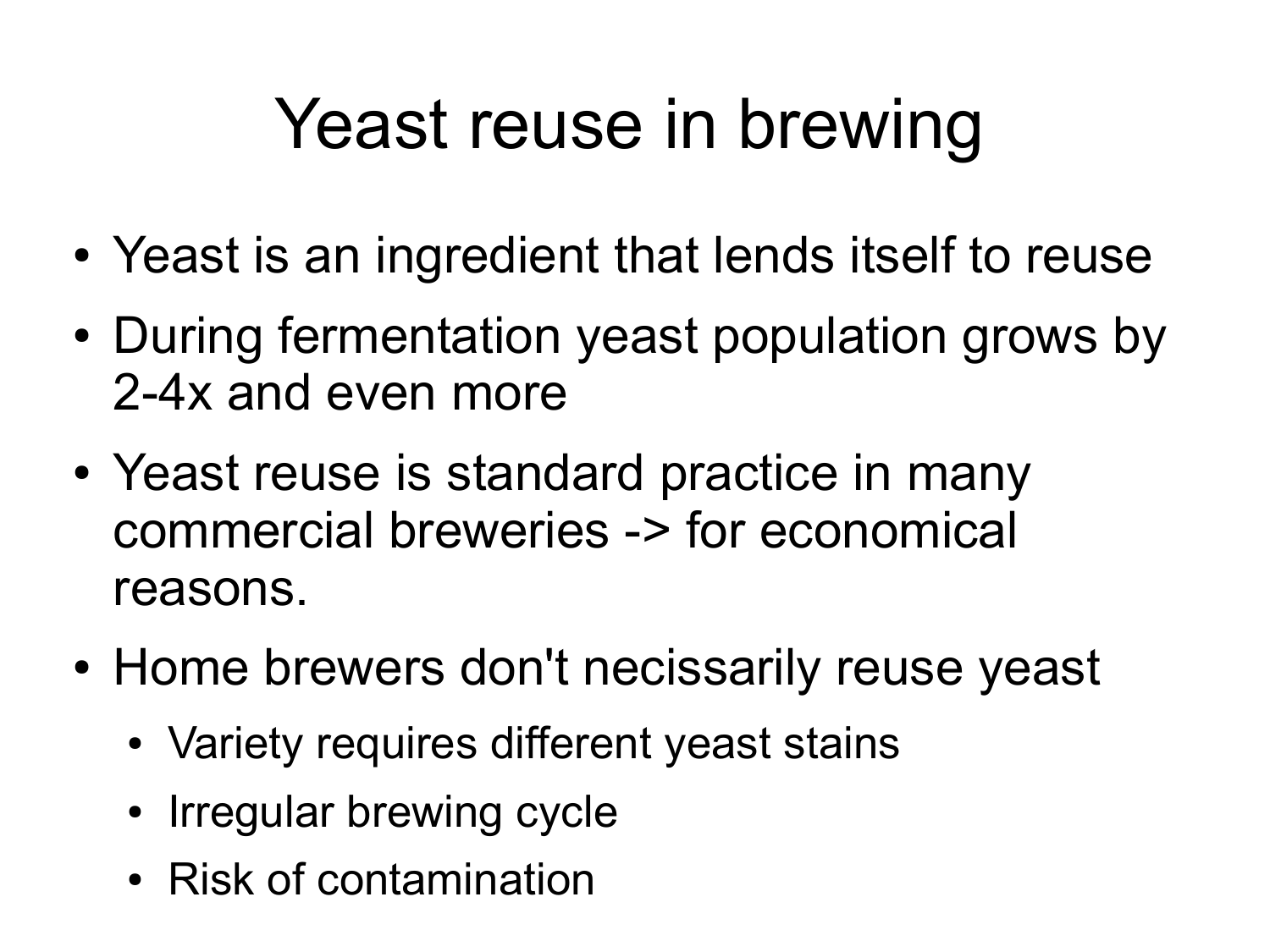### Yeast reuse in home brewing

- But home brewers can also benefit from yeast reuse.
- Aforementioned challenges need to be overcome
- Home brewing yeast handling can be divided into short and long term storage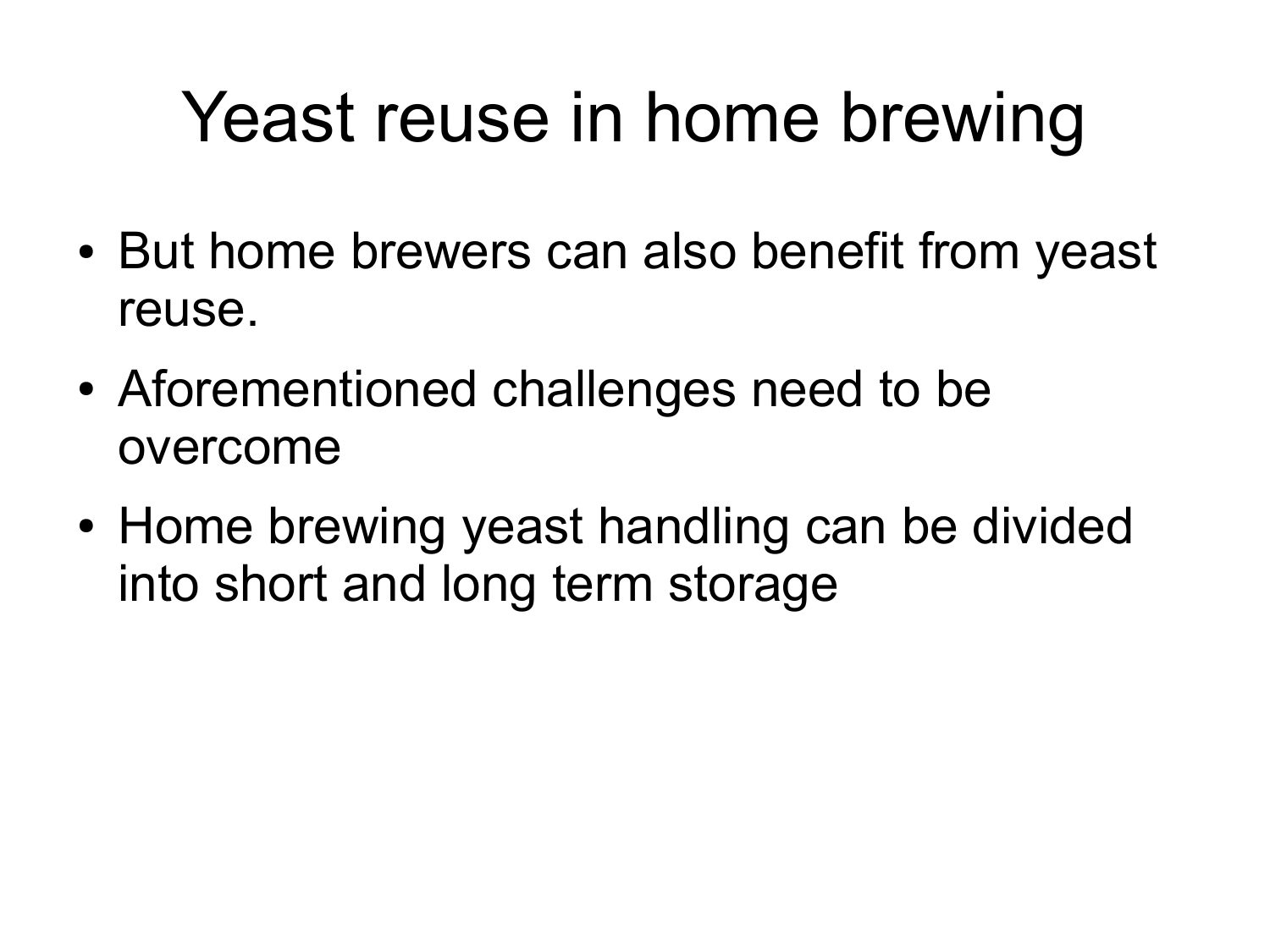### Short term yeast storage

- Pitchable amounts of yeast are stored and (most often) used without further propagation
- Yeast is harvested from primary fermentation -> healthier yeast
- Yeast may or may not be washed
- Stored in cold environment under sanitary water or beer  $(32 - 36)$  F)
- Cold temperatures slow yeast metabolism and keep yeast healthy longer
- The colder the better -> BUT don't risk freezing the yeast
- The shorter the storage, the better. Fermentation performance difference can be seen even with a few days of storage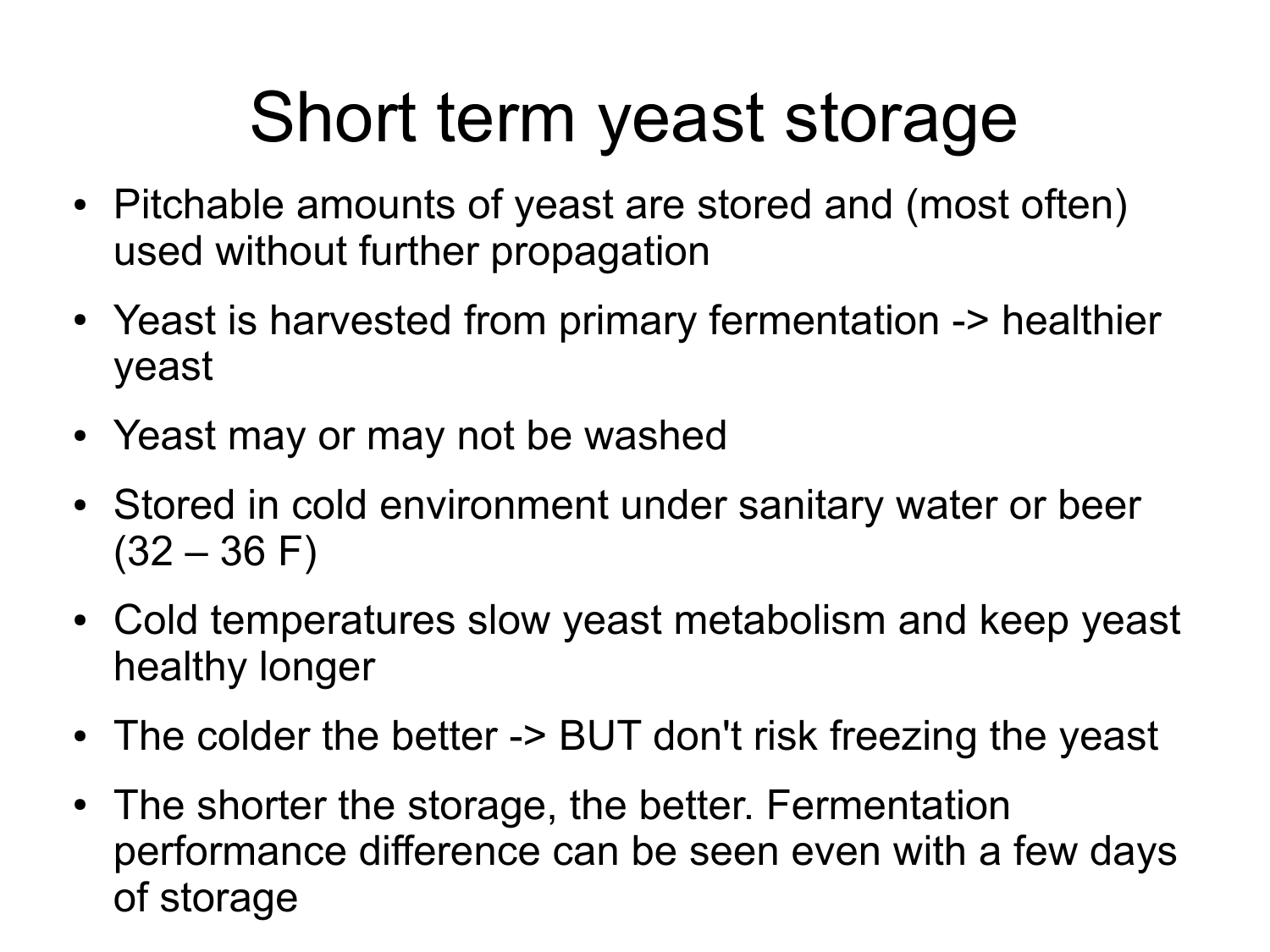## Yeast washing

- Boil 2 qt to 1 gal of water and let cool (do this 1 day before you rack your beer from the primary)
- Rack beer from primary
- Add water to primary and swirl to resuspend the yeast.
- Let heavy solids settle until there is a distinct sediment layer with cloudy water on top.



Source: homebrewtalk.com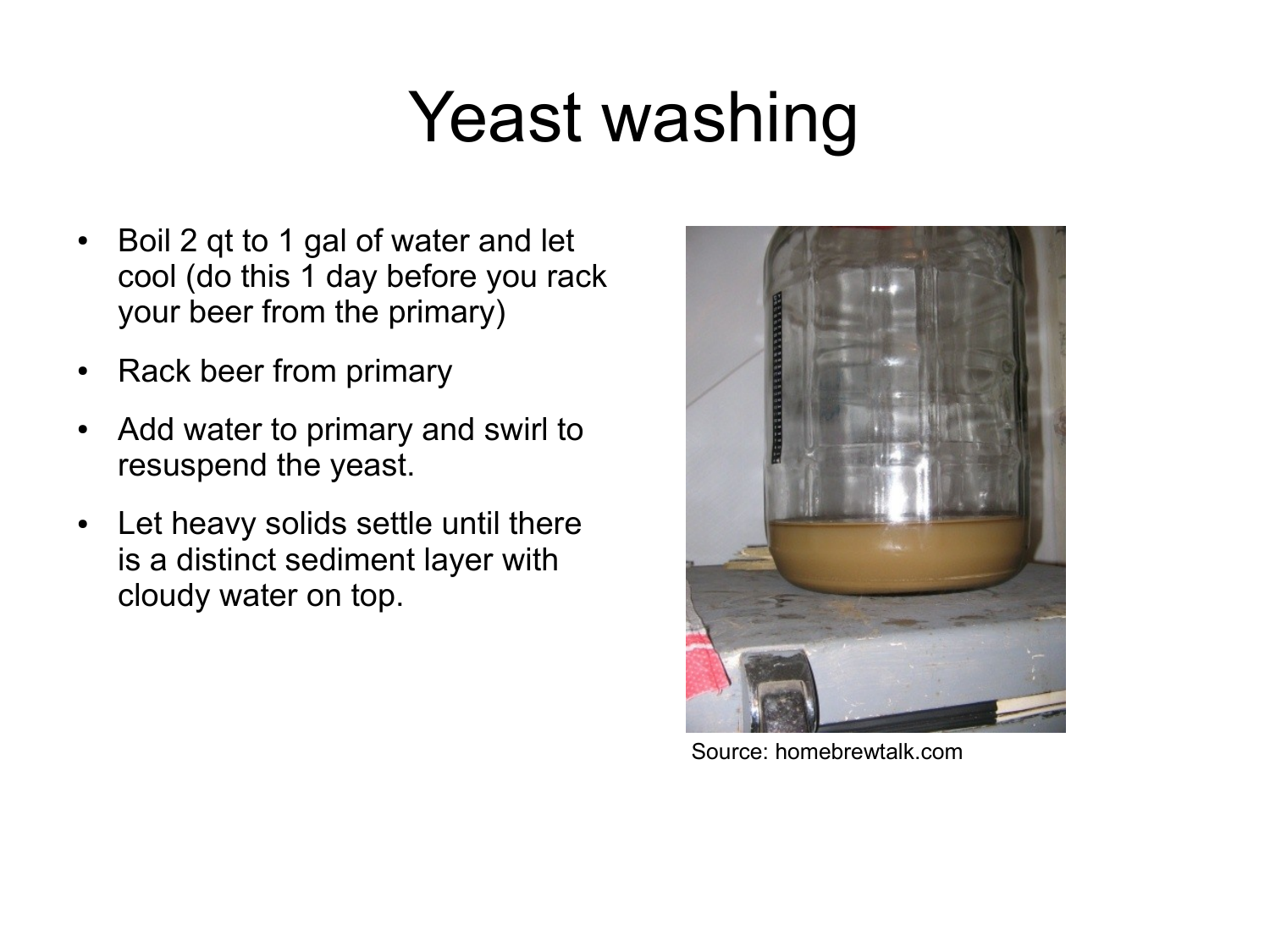# Yeast washing (cont.)

- Pour milky water into sanitized Mason jars.
- Try to leave as much of the trub behind
- Store the mason jars in fridge. The yeast will settle within a day.
- To use the yeast pour off the water and resuspend yeast with wort
- If the yeast is older than 1-2 weeks make a starter.
- Each gram of dense yeast sediment is about 4-5 Billion cells
- Yeast washing works better with some strains than others.



Source: homebrewtalk.com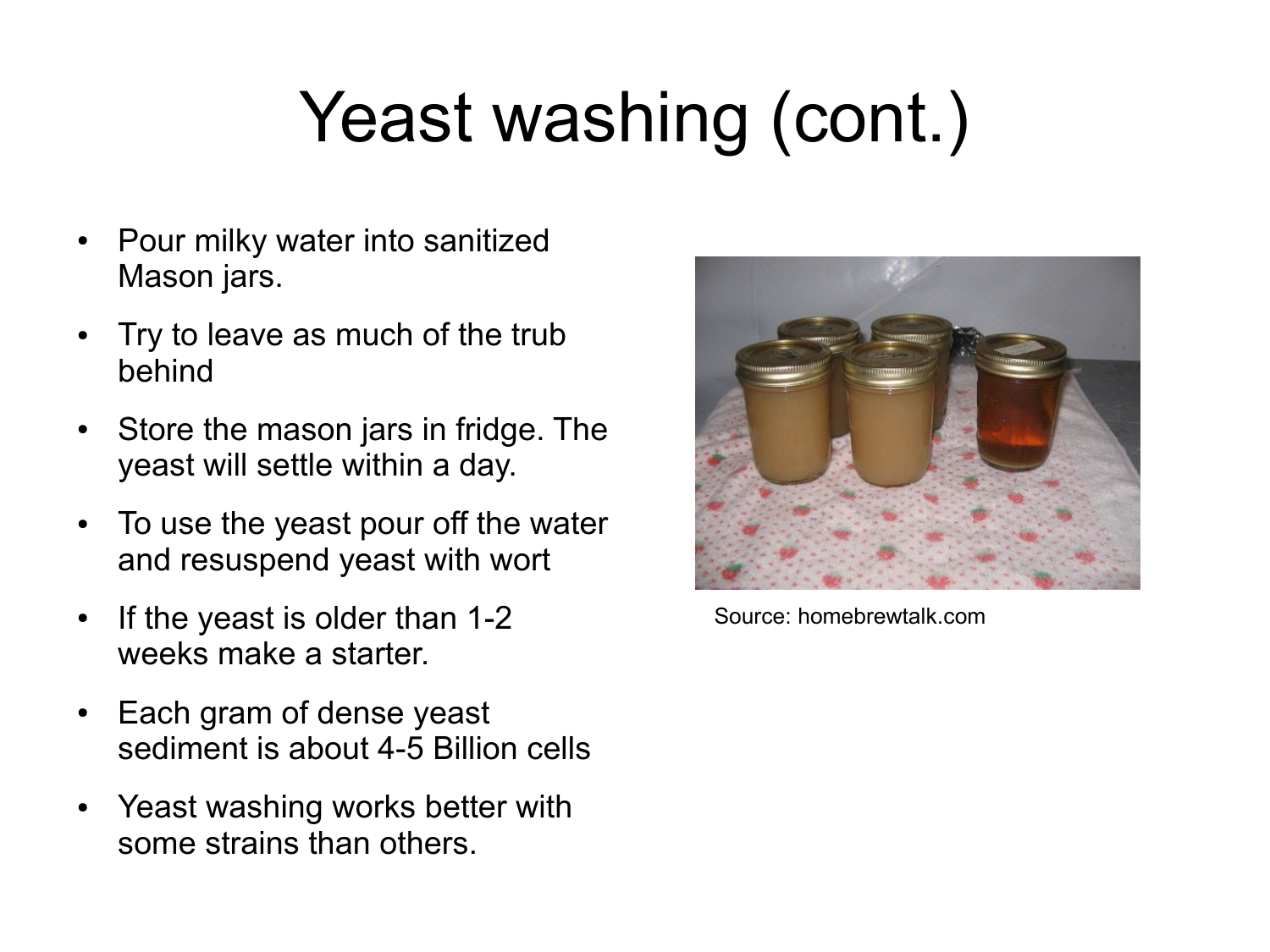## Yeast slurry storage limits

- Yeast ages and looses viability -> cells consume glycogen reserves and eventually die
- Even if still alive, weak yeast leads to slow fermentation start
- Dying yeast provides nutrients for contaminants
- Repeated yeast reuse increases infection risk
- After 1-2 weeks yeast propagation from small sample (1/2 tsp) can be useful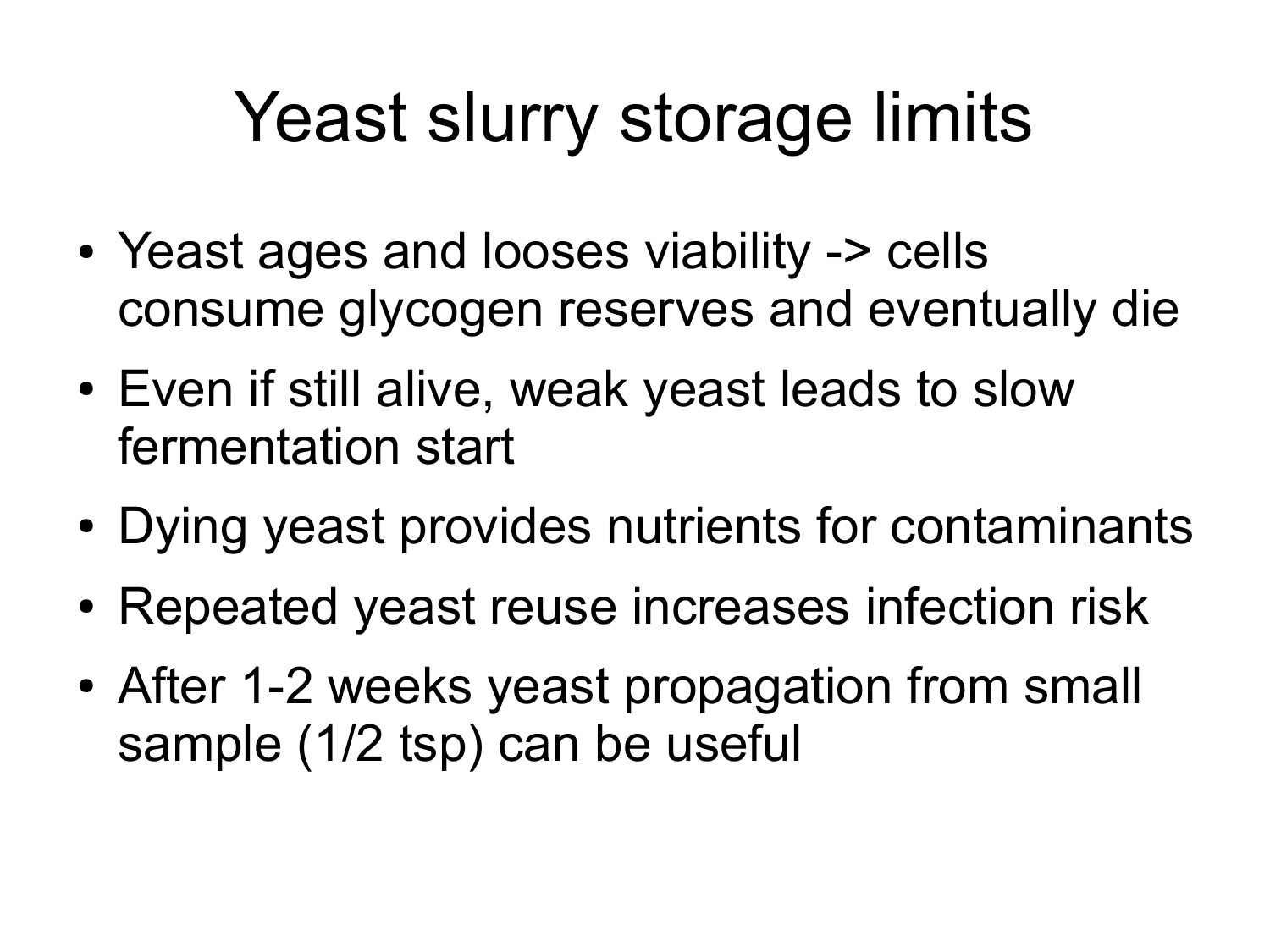## Long term yeast storage

- Employs sterile techniques to keep yeast free of contaminants
- Pitchable amounts are always propagated from small samples - > no dead or weak yeast problem
- Small culture sizes simplify sterile procedures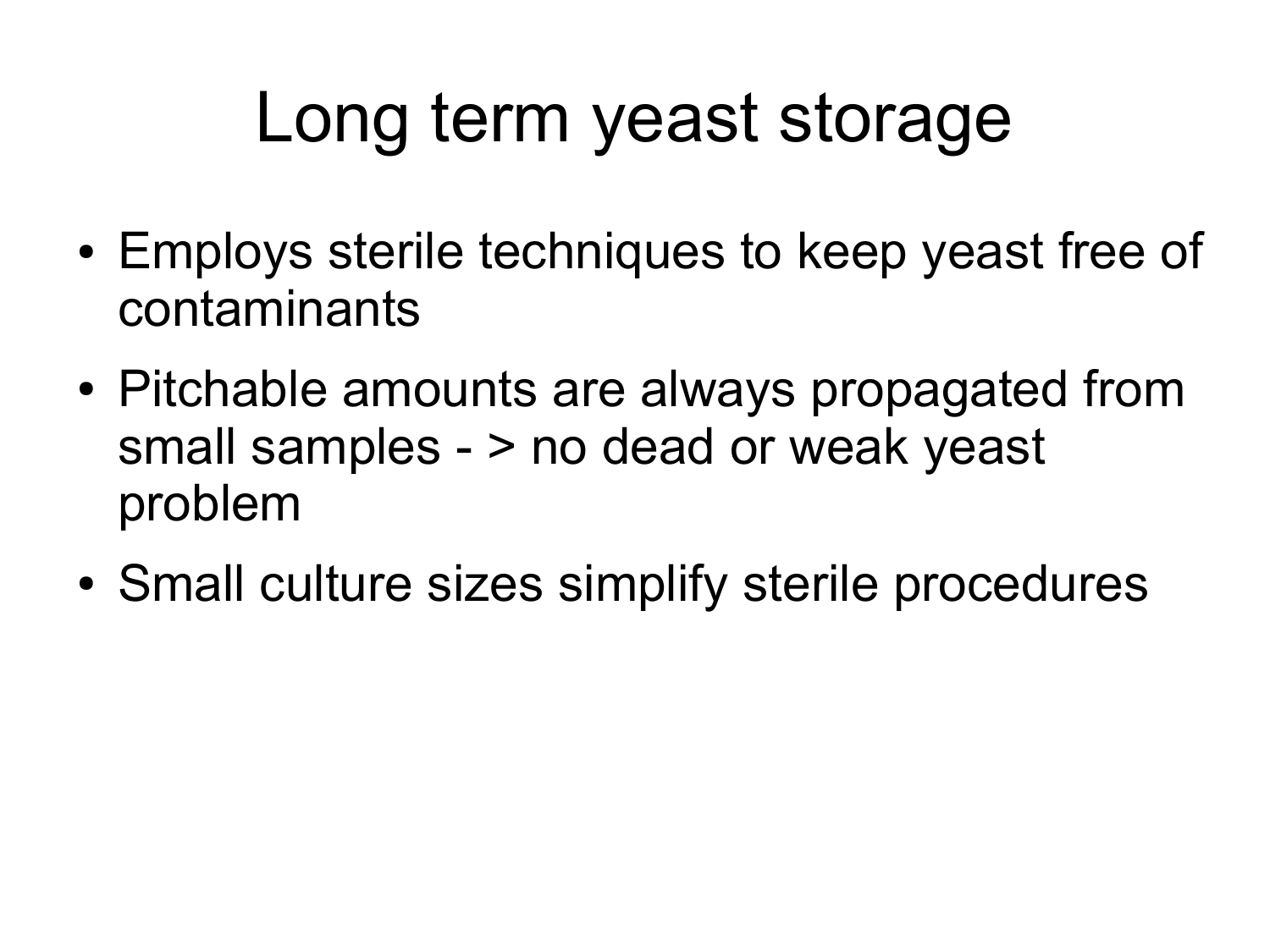## Options for long term storage

- Yeast culture on solidified wort (agar):
	- Most commonly slants are used
	- Storage close to freezing at 32-34 F
	- Reculturing after 5-10 months necessary
	- Yeast propagation can start with a small sample scraped off the agar
- Frozen yeast culture
	- Uses glycerin to keep ice crystals from destroying yeast cells
	- In home frezer  $(-15 F)$  yeast can be stores for years
	- In laboratory freezers (-100 F) storage for 10s of years is possible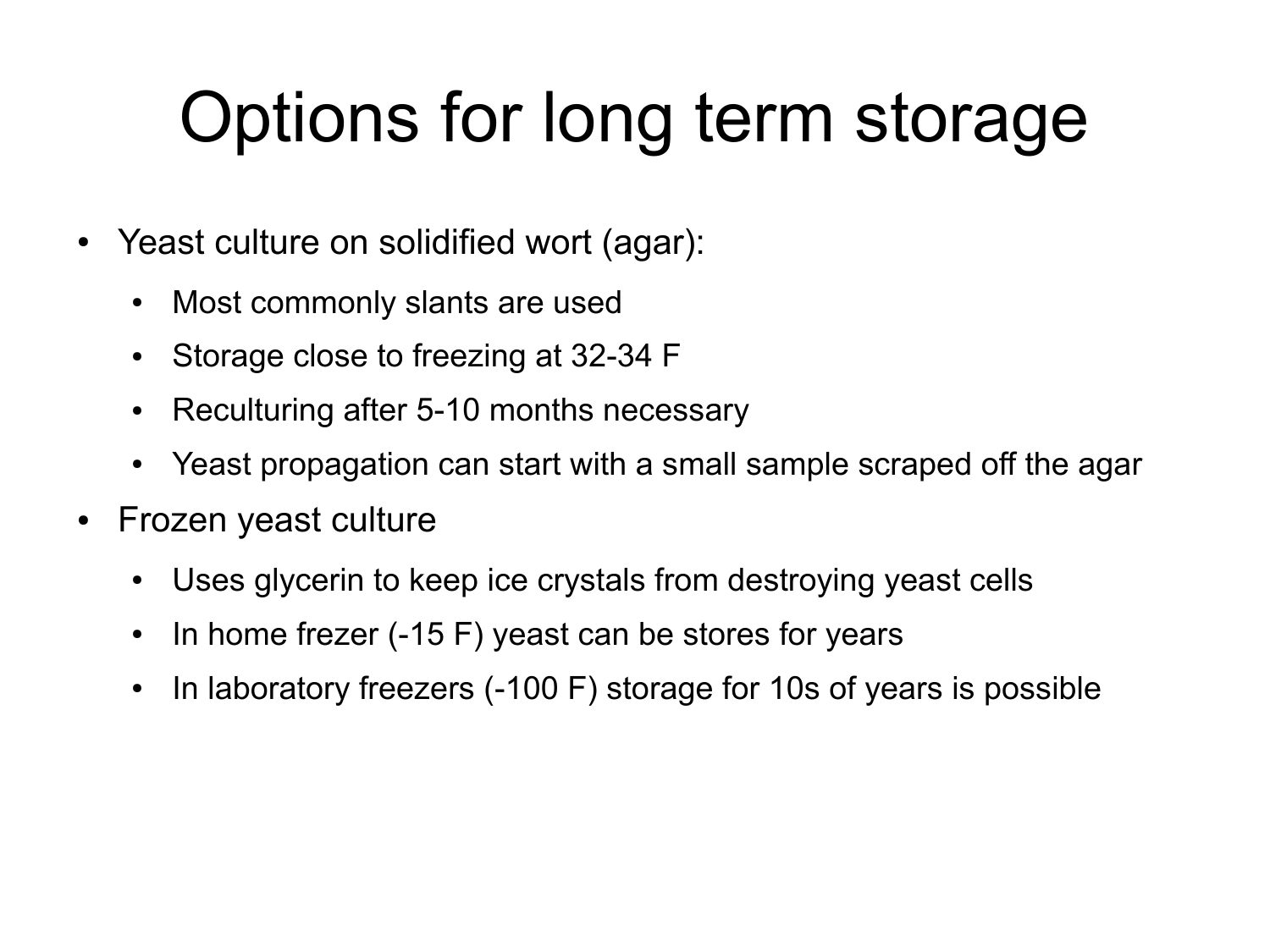# Yeast propagation

- **Step 1**: small yeast sample in  $\sim$  10ml sterile wort
- **Step 2**: 2-3 oz sterile wort
- **Step 3**: 200-300 ml wort on stir plate
- **Final step**: 1000-2000 ml wort on stir plate.
	- Amount needed depends on desired final yeast amount.
	- Each point\*gal grows about 13-16 Billion cells on stir plate or half that when only shaken.



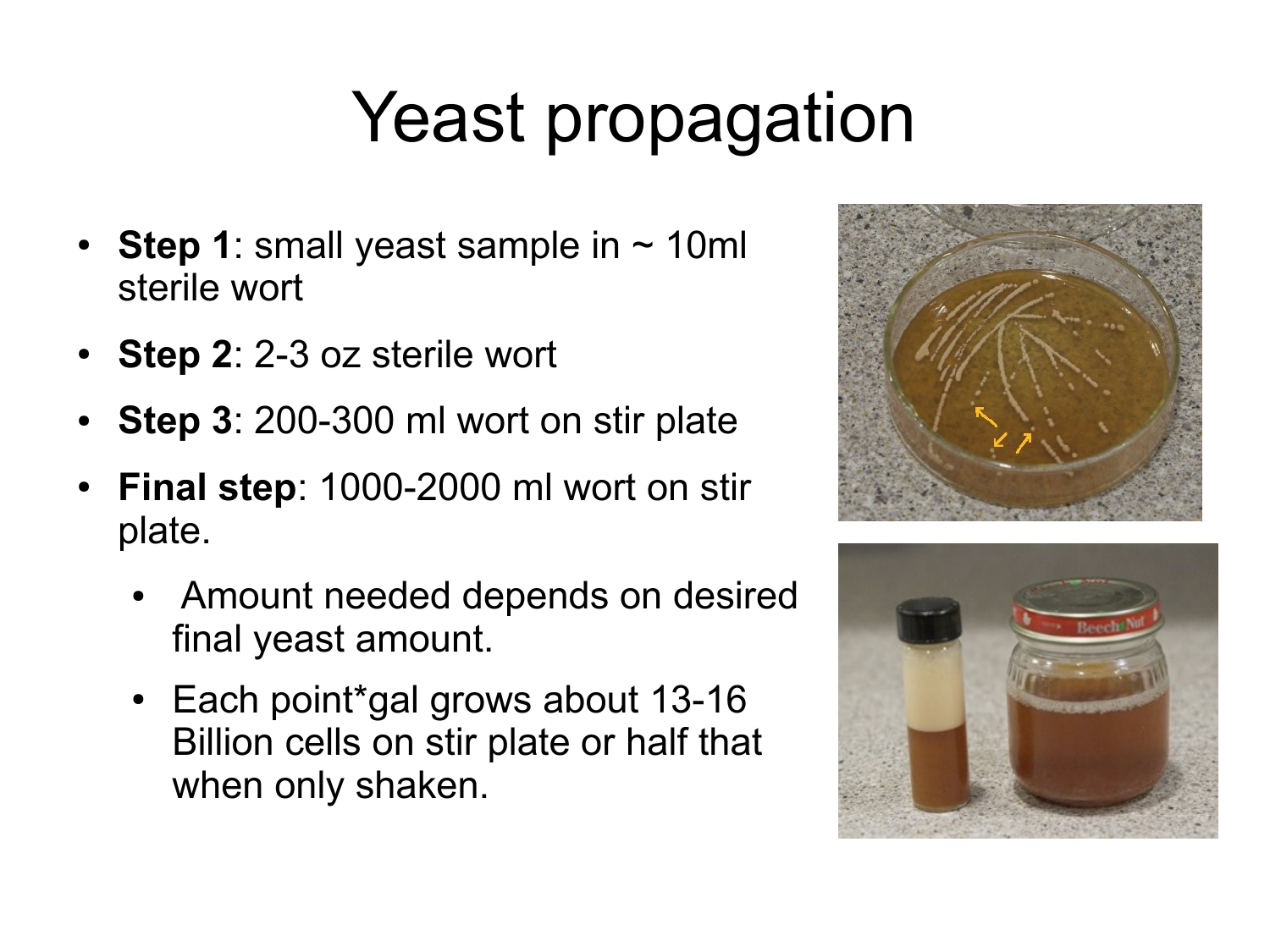# Gear for sterile yeast lab

- Pressure canner (capable of 15 psi)
- Alcohol lamp, bunsen burner or blow-torch
- Innoculation loop
- Autoclavable glass vials (for storage and initial propagation step)
- Small mason or baby food jars for  $2^{nd}$  propagation step
- Masking or electrical tape
- agar